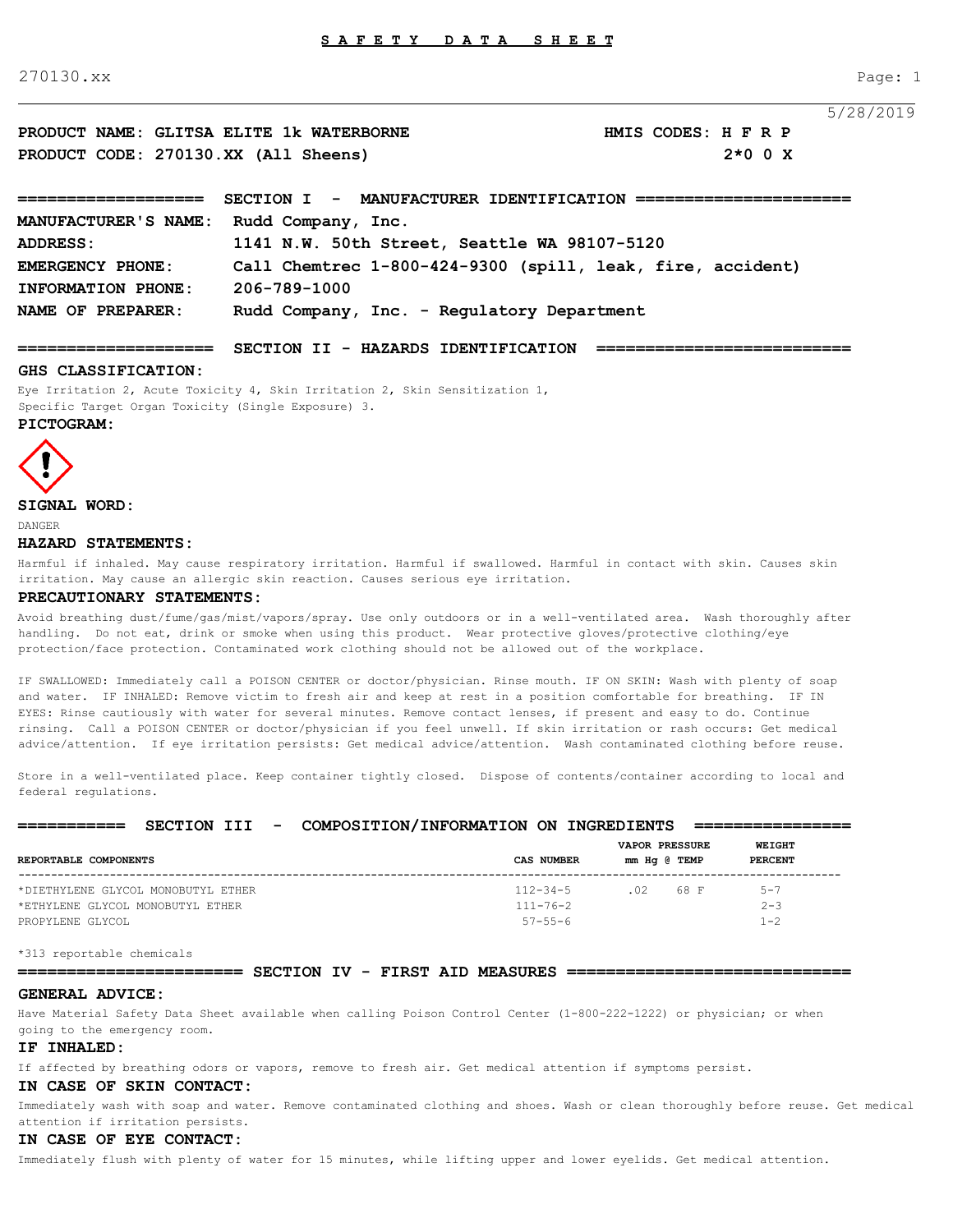270130.xx Page: 2

5/28/2019

#### **IF SWALLOWED:**

DO NOT induce vomiting. Call Poison Control Center (1-800-222-1222) or physician immediately.

# **==================== SECTION V - FIREFIGHTING MEASURES =========================**

## **EXTINGUISHING MEDIA: FOAM, CO2, DRY CHEMICAL, WATER FOG**

## **SPECIAL FIREFIGHTING PROCEDURES:**

Evacuate all unnecessary personnel. Use full protective equipment, including self-contained breathing apparatus.

#### **UNUSUAL FIRE AND EXPLOSION HAZARDS:**

Product can splatter when heated. Dried film can burn.

**Hazardous combustion products: see SECTION X** 

## **=================== SECTION VI - ACCIDENTAL RELEASE MEASURES =================== PERSONAL PRECAUTIONS, PROTECTIVE EQUIPMENT AND EMERGENCY PROCEDURES:**

Dike and contain spill with inert material. Transfer liquid to containers for disposal or recovery. Prevent material from entering storm drains or sanitary sewers and open bodies of water.

### **For specific information: see SECTION VIII**

## **===================== SECTION VII - HANDLING AND STORAGE =========================== KEEP OUT OF REACH OF CHILDREN. FOR INDUSTRIAL USE ONLY!**

#### **PRECATIONS FOR SAFE HANDLING:**

Use proper methods of ventilation to prevent vapor build-up. Avoid spraying hot surfaces. Avoid breathing vapors and spray mists. Avoid contact with eyes and skin. Do not take internally. Use adequate methods of ventilation, respiratory and personal protective equipment. Follow label warnings until thoroughly cleaned or sent for disposal. Do not remove or deface label. Do not transfer to unlabeled container.

#### **CONDITIONS FOR SAFE STORAGE:**

Keep from freezing. Keep containers closed when not in use and during transit. Keep in upright position and protect container from damage. Do not store above 120 deg. F (50 deg. C). Do not store where contact with incompatible material could occur, even during an accidental spill or release.

#### **============ SECTION VIII - EXPOSURE CONTROLS/PERSONAL PROTECTION =================**

#### **COMPONENTS WITH WORKPLACE CONTROL PARAMETERS:**

DIETHYLENE GLYCOL MONOBUTYL ETHER: ACGIH TLV: 10 ppm IFV OSHA PEL: Not Est. ETHYLENE GLYCOL MONOBUTYL ETHER: ACGIH TLV: 20 ppm OSHA PEG: 50 ppm PROPYLENE GLYCOL: ACGIH TLV: Not Est. OSHA PEL: Not Est. Other: 400 ppm (skin)

#### **RESPIRATORY PROTECTION:**

Ensure fresh air entry during application and drying. If you experience eye watering, headache or dizziness or if air monitoring demonstrates vapor/mist levels are above applicable limits, wear an appropriate, properly fitted respirator (NIOSH approved) during and after application. Follow respirator manufacturer's instructions for use.

#### **VENTILATION:**

USE ONLY WITH ADEQUATE VENTILATION. Provide mechanical ventilation, local exhaust or other appropriate means of ventilation to prevent vapor build-up.

#### **HAND PROTECTION:**

When necessary, wear impermeable gloves to prevent skin contact. Consult safety equipment supplier for specific recommendation of construction material.

#### **EYE PROTECTION:**

Wear safety glasses, with side shields, designed to protect eyes against liquid splash and mists. Note: Contact lenses may contribute to the severity of an eye injury and should not be worn when working with chemicals.

#### **OTHER PROTECTIVE CLOTHING OR EQUIPMENT:**

When necessary, wear protective clothing, including headcap, to avoid skin contact with liquid or overspray.

#### **APPROPRIATE ENGINEERING CONTROLS:**

Eye washes and safety showers are recommended in the workplace. Wash hands after using and before eating, drinking or using tobacco products. Thoroughly clean contaminated clothing and shoes before reuse. Periodically monitor exposure levels to hazardous ingredients listed in section II and review permissible limits.

| _______________<br>______________ | SECTION IX                             | PHYSICAL AND CHEMICAL PROPERTIES |  | _____________________<br>_____________________ |
|-----------------------------------|----------------------------------------|----------------------------------|--|------------------------------------------------|
| <b>BOILING RANGE:</b>             | 340<br>446<br>$\overline{\phantom{0}}$ |                                  |  |                                                |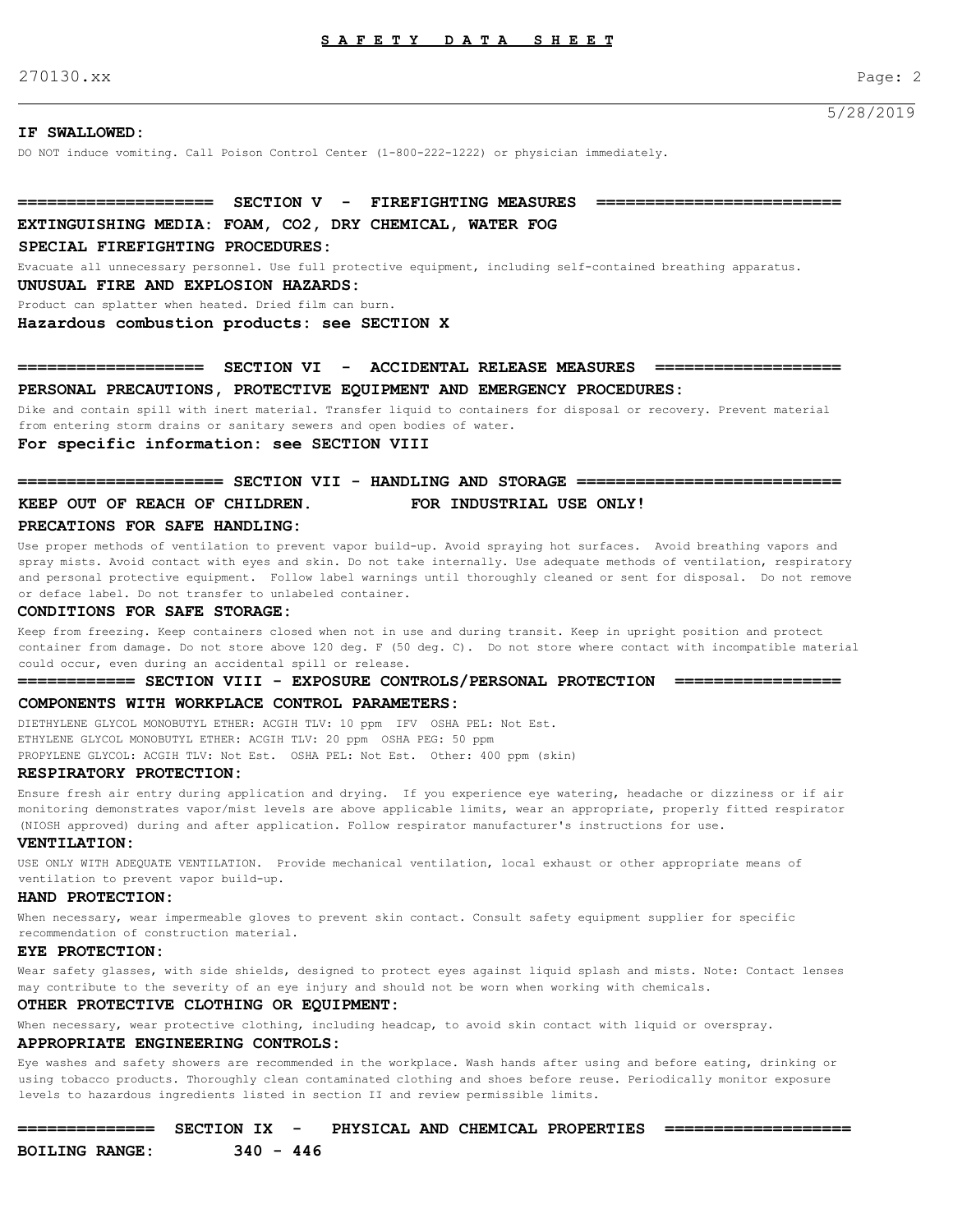270130.xx Page: 3

```
5/28/2019
```

|                                                                               |                                                                                                                          | J / 40 |
|-------------------------------------------------------------------------------|--------------------------------------------------------------------------------------------------------------------------|--------|
| <b>FLASH POINT:</b>                                                           | 143                                                                                                                      |        |
|                                                                               | FLAMMABLE LIMITS IN AIR BY VOLUME- LOWER: 0.9<br><b>UPPER: 12.5</b>                                                      |        |
| <b>MELTING POINT:</b>                                                         | No Data                                                                                                                  |        |
| DENSITY:                                                                      | $8.50 - 8.59$ lb/gl                                                                                                      |        |
| RELATIVE DENSITY: No Data                                                     |                                                                                                                          |        |
|                                                                               | V.O.C (Coating): $2.24-2.28$ lb/gl (269-273 g/1)                                                                         |        |
| V.O.C (Material):                                                             | $0.929 - 0.932$ lb/gl $(111.6 - 111.9$ g/l)                                                                              |        |
|                                                                               | (Actual Emitted VOC)                                                                                                     |        |
| LB HAP/LB SOLIDS                                                              | $0.201 - 0.213$                                                                                                          |        |
|                                                                               |                                                                                                                          |        |
| LB VOC/LB SOLIDS $0.335 - 0.354$                                              |                                                                                                                          |        |
| SOLIDS $%$ BY WEIGHT 30.9 - 32.2                                              |                                                                                                                          |        |
| <b>VAPOR DENSITY:</b>                                                         | Heavier than air.                                                                                                        |        |
| <b>VAPOR PRESSURE:</b>                                                        | See SECTION III                                                                                                          |        |
| <b>EVAPORATION RATE:</b>                                                      | Slow (compared to n-butyl acetate)                                                                                       |        |
| SOLUBILITY IN WATER:                                                          | Appreciable                                                                                                              |        |
| APPEARANCE AND ODOR:                                                          | Translucent liquid, mild odor.                                                                                           |        |
| <b>VISCOSITY:</b>                                                             | No Data                                                                                                                  |        |
| ===================                                                           | SECTION X - STABILITY AND REACTIVITY ===                                                                                 |        |
| <b>REACTIVITY:</b>                                                            |                                                                                                                          |        |
| Will not occur.                                                               |                                                                                                                          |        |
| STABILITY:                                                                    |                                                                                                                          |        |
| Stable                                                                        |                                                                                                                          |        |
| POSSIBILITY OF HAZARDOUS REACTIONS:                                           |                                                                                                                          |        |
| Not Applicable                                                                |                                                                                                                          |        |
| CONDITIONS TO AVOID:                                                          |                                                                                                                          |        |
| High temperature and humidity.                                                |                                                                                                                          |        |
| INCOMPATIBILITY (MATERIALS TO AVOID):                                         |                                                                                                                          |        |
| Strong Oxidizing agents Acids Bases<br>HAZARDOUS DECOMPOSITION OR BYPRODUCTS: |                                                                                                                          |        |
|                                                                               | Carbon Monoxide Carbon Dioxide Hydrocarbons Nitrogen Oxides Acid Aldehydes Ketones                                       |        |
|                                                                               |                                                                                                                          |        |
| ====================                                                          | SECTION XI - TOXICOLOGICAL INFORMATION ==============                                                                    |        |
| ACUTE TOXICITY:                                                               |                                                                                                                          |        |
| ETHYLENE GLYCOL MONOBUTYL ETHER: No Data                                      | DIETHYLENE GLYCOL MONOBUTYL ETHER: LD50 Oral - 7,291 mg/kg; LD50 Dermal -2,764 mg/kg                                     |        |
|                                                                               | PROPYLENE GLYCOL: LD50 Oral - >5,000 mg/kg; LD50 Dermal - >2,000 mg/kg                                                   |        |
|                                                                               |                                                                                                                          |        |
|                                                                               | PRIMARY ROUTE(S) OF EXPOSURE: Inhalation, skin contact.                                                                  |        |
| INHALATION:                                                                   |                                                                                                                          |        |
| EYE CONTACT:                                                                  | Intentional misuse by deliberately concentrating and inhaling the contents may be harmful or fatal.                      |        |
|                                                                               | Contact with liquid or vapors causes irritation (redness, watering, itching, stinging, blurred vision).                  |        |
| SKIN CONTACT:                                                                 |                                                                                                                          |        |
|                                                                               | Contact causes irritation (dryness, itching, cracking, rash and swelling).                                               |        |
| SKIN ABSORPTION:                                                              |                                                                                                                          |        |
| None known.                                                                   |                                                                                                                          |        |
| <b>SWALLOWING:</b>                                                            |                                                                                                                          |        |
| coordination).                                                                | Causes nausea, vomiting, diarrhea and central nervous system depression (headache, dizziness, giddiness, nausea, loss of |        |
|                                                                               |                                                                                                                          |        |
|                                                                               |                                                                                                                          |        |